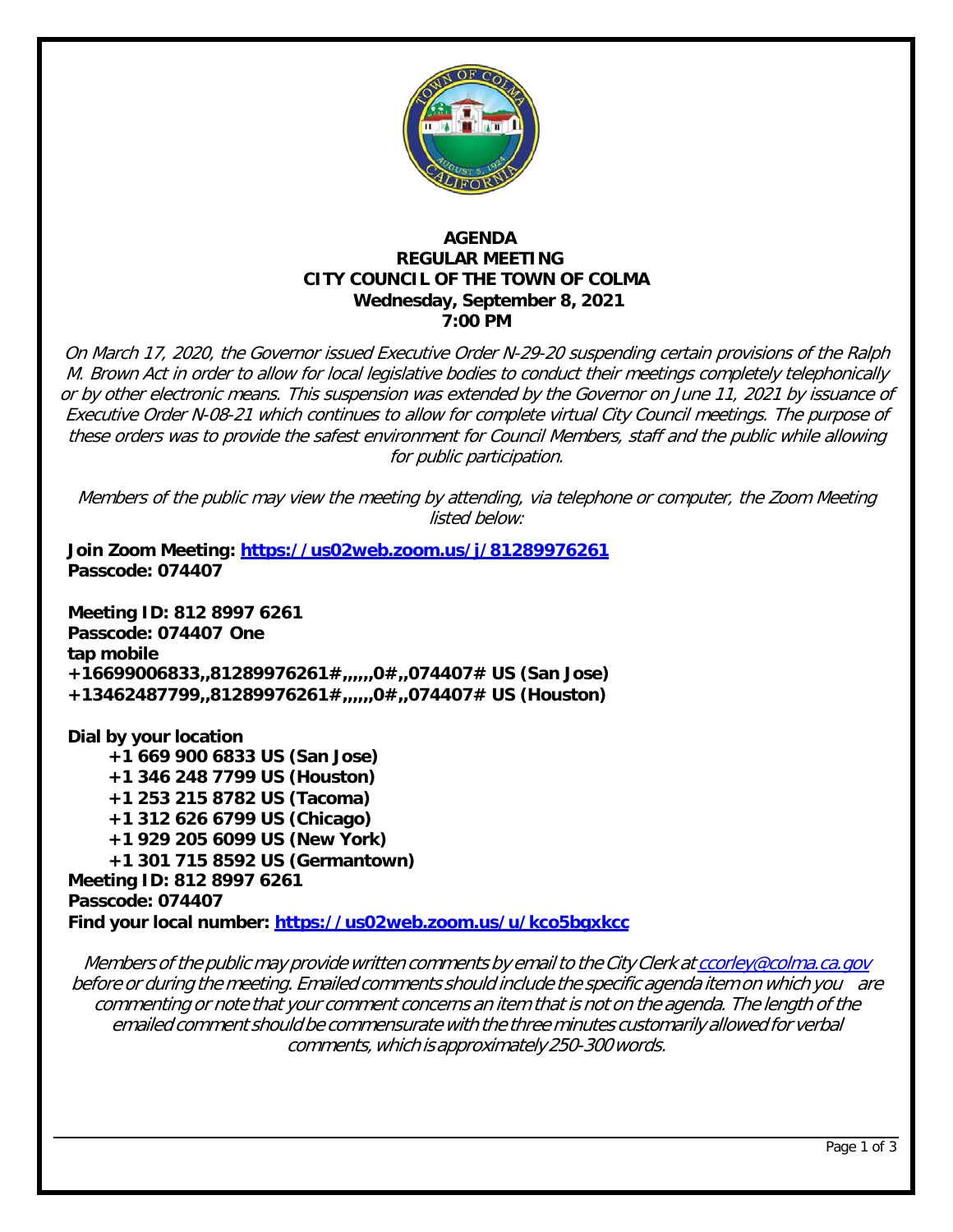# **PLEDGE OF ALLEGIANCE AND ROLL CALL**

# **ADOPTION OF AGENDA**

# **PRESENTATION**

- Recognition of the 20<sup>th</sup> Anniversary of September 11, 2001 Terrorist Attacks
- Proclamations in Recognition of Ovarian and Prostate Cancers Awareness
- Recognition of Honor Roll Students

## **PUBLIC COMMENTS**

Comments on the Consent Calendar and Non-Agenda Items will be heard at this time. Comments on Agenda Items will be heard when the item is called.

#### **CONSENT CALENDAR**

- 1. Motion to Accept the Minutes from the August 25, 2021 Regular Meeting.
- 2. Motion to Approve Report of Checks Paid for August 2021.
- 3. Motion to Adopt a Resolution Approving a Memorandum of Understanding Between San Mateo County and the Town of Colma, Authorizing San Mateo County to Operate the Edible Food Recovery Program Within the Town of Colma.

#### **PUBLIC HEARING**

## 4. **1687 AND 1773 MISSION ROAD U-HAUL RENTAL - CONDITIONAL USE PERMIT**

Consider: Motion to Adopt a Resolution Approving a Conditional Use Permit to Allow a U-Haul Rental Business With Key, Paperwork, and After-Hours Drop-Off at 1687 Mission Road and Parking of Up to 8 Cargo Vans and Small Box Trucks at 1773 Mission Road (APN: 010-142-050, 010-423-040) Pursuant to CEQA Guideline 15301, Class 1(A).

#### **NEW BUSINESS**

## 5. **CONTRACT FOR BODY WORN CAMERAS, IN CAR CAMERAS, TASERS & RELATED CLOUD-BASED SERVICES**

Consider: Motion to Adopt a Resolution Approving and Authorizing the City Manager to Execute a Sole Source Contract with Axon to Purchase and Maintain Body Worn Cameras, in Car Cameras, Tasers and Related Cloud-Based Services.

## 6. **FY 2021-22 NON-PROFIT FUNDING**

Consider: Motion to Adopt a Resolution Determining Eligibility for Grant Funding, Approving Grants to Eligible Organizations, Finding That Each Approved Grant Serves a Public Purpose, and Authorizing Contracts with Each Eligible Organization for the Use of Town Funds.

## **REPORTS**

Mayor/City Council

City Manager

# **ADJOURNMENT**